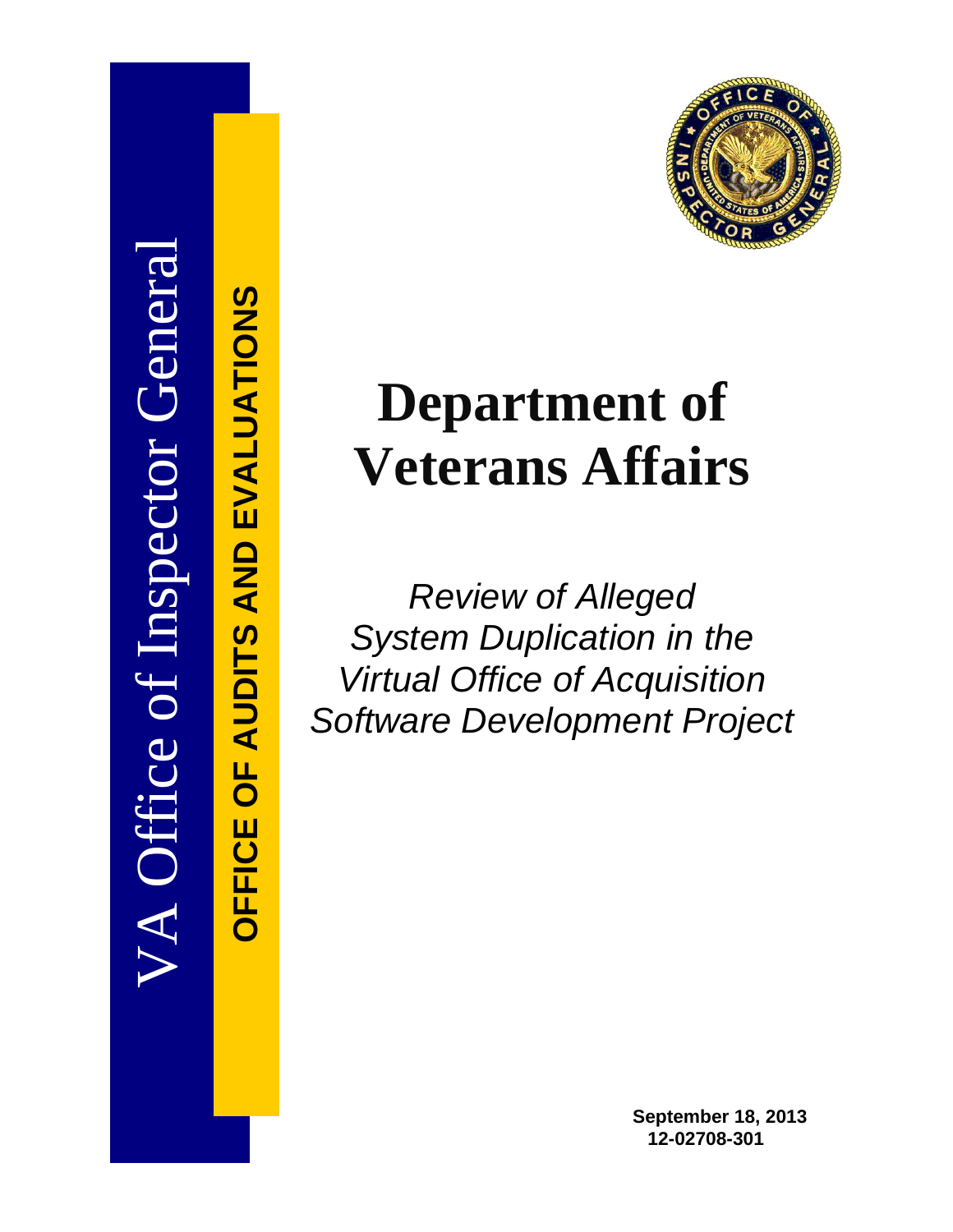## **ACRONYMS AND ABBREVIATIONS**

| eCMS        | <b>Electronic Contract Management System</b>       |
|-------------|----------------------------------------------------|
| <b>IT</b>   | <b>Information Technology</b>                      |
| OALC        | Office of Acquisition, Logistics, and Construction |
| <b>OIG</b>  | Office of Inspector General                        |
| <b>OIT</b>  | Office of Information and Technology               |
| <b>PMAS</b> | <b>Project Management Accountability System</b>    |
| <b>TAC</b>  | <b>Technology Acquisition Center</b>               |
| VA.         | <b>Veterans Affairs</b>                            |
| <b>VOA</b>  | Virtual Office of Acquisition                      |

**To Report Suspected Wrongdoing in VA Programs and Operations: Telephone: 1-800-488-8244 Email: [vaoighotline@va.gov](mailto:vaoighotline@va.gov) (Hotline Information: [www.va.gov/oig/hotline\)](http://www.va.gov/oig/hotline)**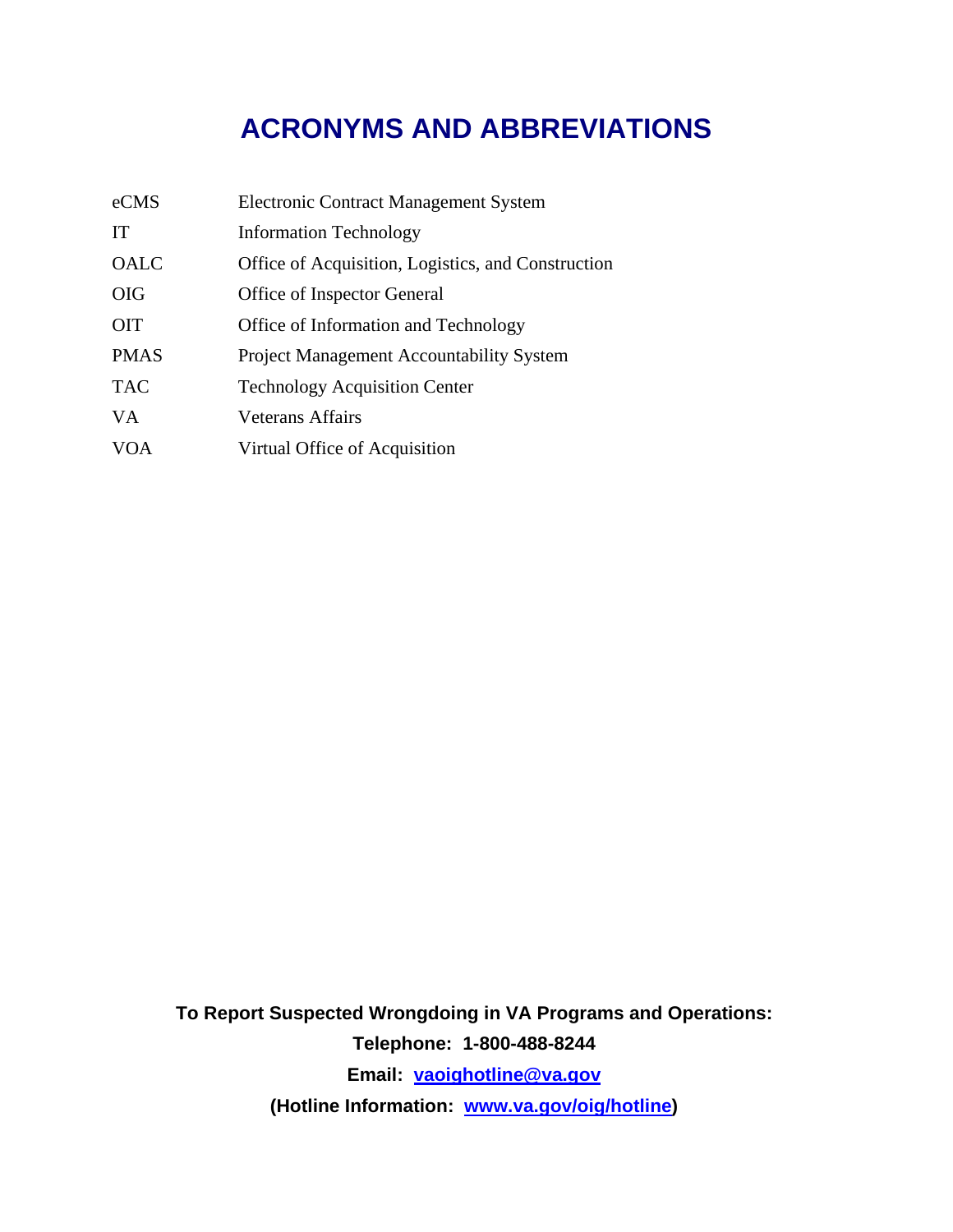

**Report Highlights: Review of Alleged System Duplication in VA's VOA Software Development Project** 

## **Why We Did This Review**

In February 2012, we received an anonymous Hotline allegation that the Virtual Office of Acquisition (VOA) software development project was not managed under VA's Project Management Accountability System (PMAS) control and oversight. The complainant also alleged the VOA project was unnecessary because VA already owned a system that met 95 percent of VOA's requirements. We conducted this review to assess the merits of the allegations.

## **What We Found**

We substantiated the allegation that the VOA software development project was not managed under PMAS. Technology Acquisition Center (TAC) officials believed that because the Office of Acquisition, Logistics, and Construction (OALC) was managing VOA development, the project did not need PMAS oversight provided by VA's Office of Information and Technology (OIT). As such, the software development project was not centrally evaluated to ensure it would support the best mix of projects to minimize duplication and maximize VA's investment in information technology.

We partially substantiated the allegation that VOA development was unnecessary. We found VA owned the Electronic Contact Management System (eCMS) OALC's mandatory contract management system, which VOA functionality partially duplicated. The TAC did not develop a business case, as required under PMAS.

Submitting a business case under PMAS could have minimized duplication and maximized VA's investment. By developing duplicative eCMS functionality, VA potentially incurred unnecessary costs of approximately \$13 million.

## **What We Recommended**

We recommended the Principal Executive Director for OALC implement controls to ensure that all future software developments fall under PMAS control and require the TAC to submit a business case justifying how the costs associated with duplicative system requirements and future system maintenance will be managed moving forward.

## **Agency Comments**

provided acceptable corrective action plans. The Principal Executive Director for OALC concurred with our recommendations and However, he disagreed with our allegation findings. We now consider our recommendations closed.

Find , a. Halliday

LINDA A. HALLIDAY Assistant Inspector General for Audits and Evaluations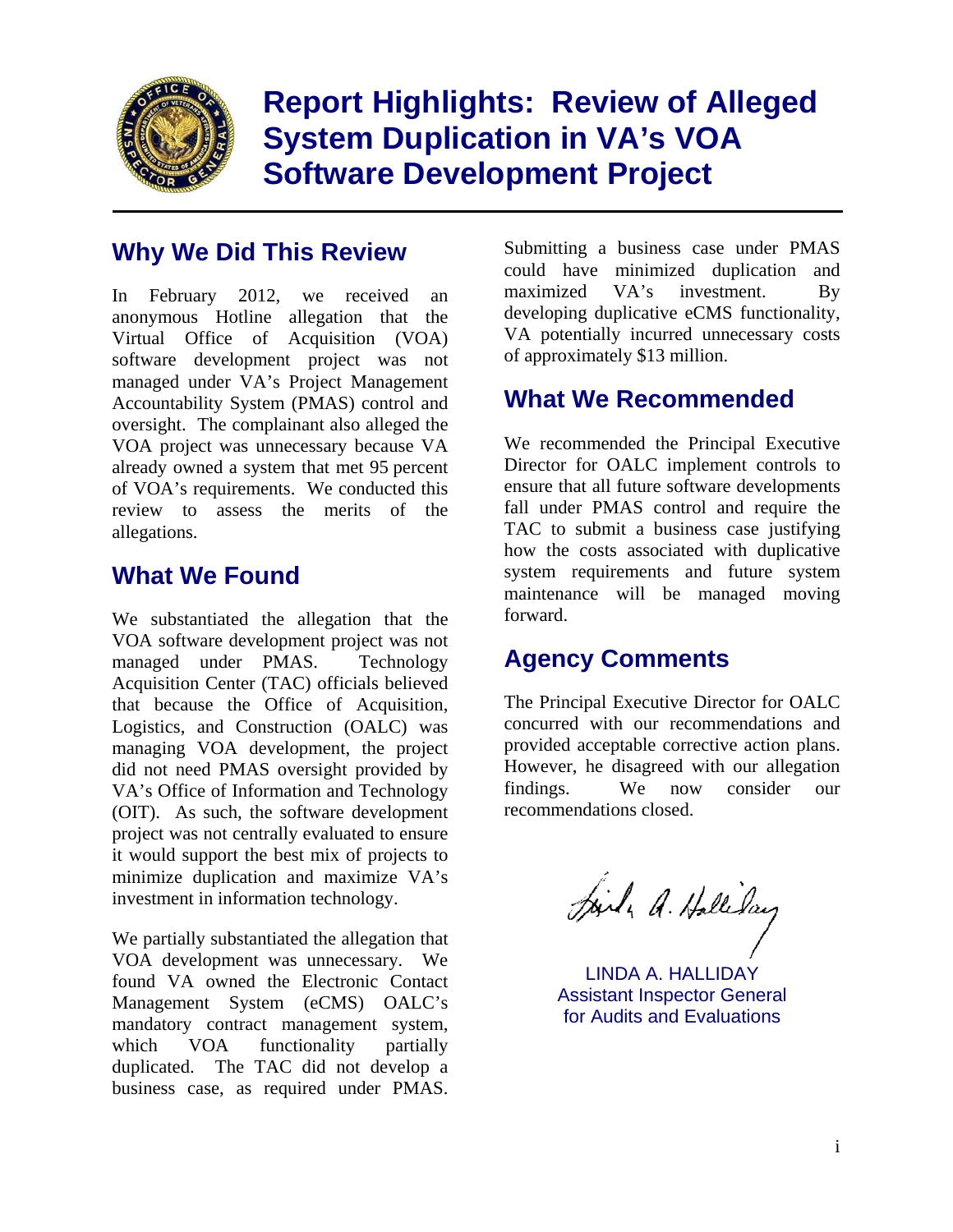## **TABLE OF CONTENTS**

| Allegation 1 |                                                                        |  |
|--------------|------------------------------------------------------------------------|--|
|              |                                                                        |  |
| Allegation 2 |                                                                        |  |
|              |                                                                        |  |
| Appendix A   |                                                                        |  |
| Appendix B   |                                                                        |  |
| Appendix C   | Potential Monetary Benefits in Accordance With Inspector General Act   |  |
| Appendix D   | Principal Executive Director for the Office of Acquisition, Logistics, |  |
| Appendix E   | Office of Inspector General Contact and Staff Acknowledgments16        |  |
| Appendix F   |                                                                        |  |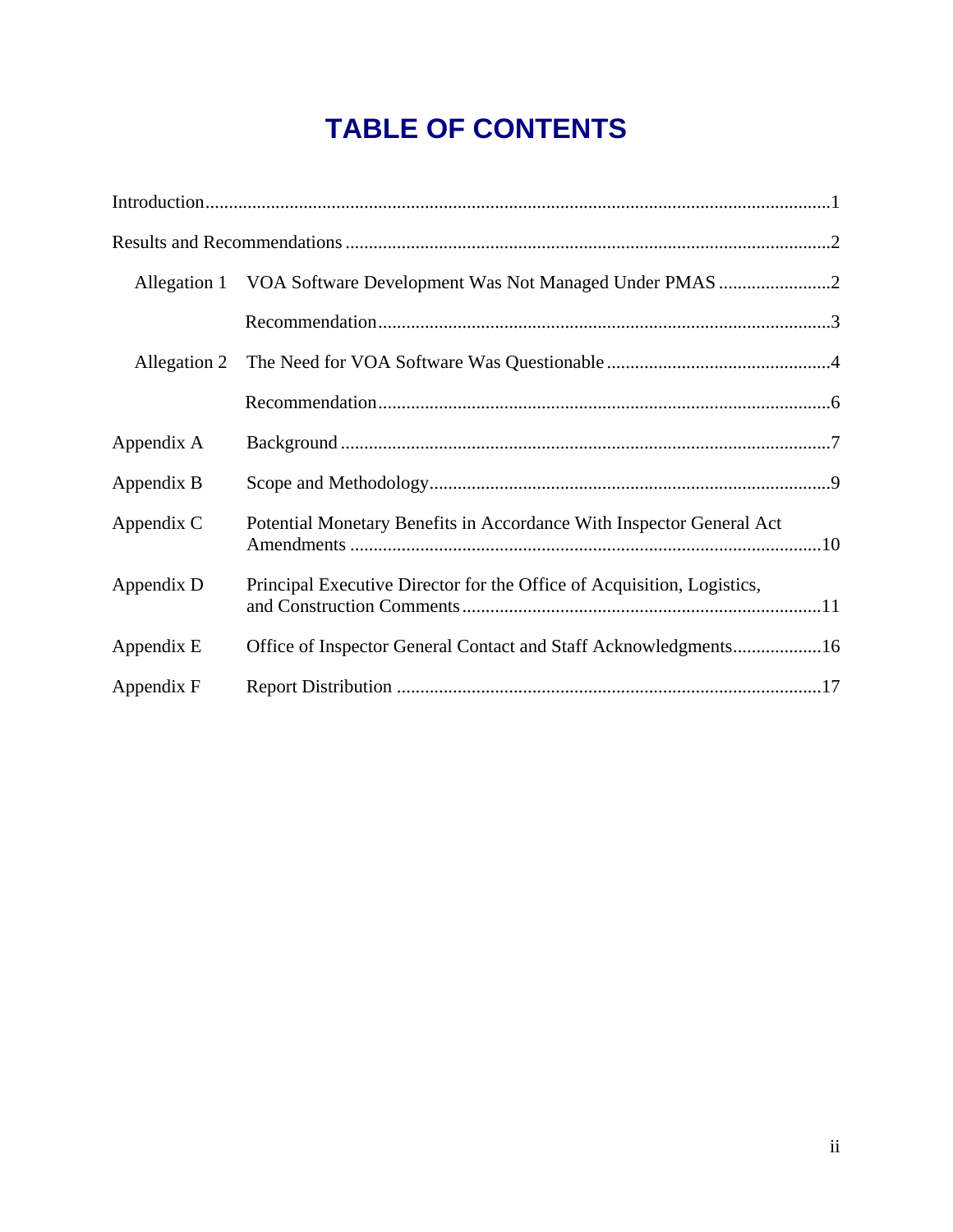## **INTRODUCTION**

- *Objective*  On February 6, 2012, the Office of Inspector General (OIG) received an anonymous allegation that the Virtual Office of Acquisition (VOA) software development project was not being managed under the Project Management Accountability System (PMAS). The complainant also alleged the VOA project was unnecessary because VA already owned a system that met 95 percent of VOA's requirements. We conducted this review to assess the merits of the allegations.
- *Background*  VOA is a suite of electronic contracting applications designed to support users with the procurement process. It is a Web-based portal that hosts a variety of acquisition life-cycle applications needed to fill gaps in existing business processes, facilitate customer development of requirements packages, reduce acquisition life-cycle time, support complex and high-dollar acquisitions, and improve the quality of procurements through collaboration and oversight. VOA has been deployed and is in the sustainment phase. Ongoing development is focused on enhancing system capabilities.

The anonymous complainant alleged that VOA duplicated functionality of the Electronic Contract Management System (eCMS)—VA's enterprise system of record for contract management. eCMS is a Web-based enterprise contract writing and management system that supports contracting officers in the contract acquisition process. Information Letter 049-07-06, June 15, 2007, implemented and mandated use of eCMS VA-wide. Further, the Procurement Policy Memorandum, *Mandatory Usage of VA's Electronic Contract Management System*, June 15, 2012, clarified the Information Letter and mandated eCMS use for managing all VA procurements valued above the micro-purchase threshold of \$3,000.

VA's Office of Information Technology (OIT) developed PMAS—a project management discipline—to increase the success rate of information technology (IT) development projects at VA. OIT designed PMAS to reduce risks; to ensure monitoring, controlling, and reporting; and to establish accountability in system development. In June 2009, the Secretary of Veterans Affairs mandated the use of PMAS for all IT development projects VA-wide.

*Other Information* 

- Appendix A provides background information.
- Appendix B provides details on our scope and methodology.
- Appendix C provides details on potential monetary benefits.
- Appendix D provides management comments on this report.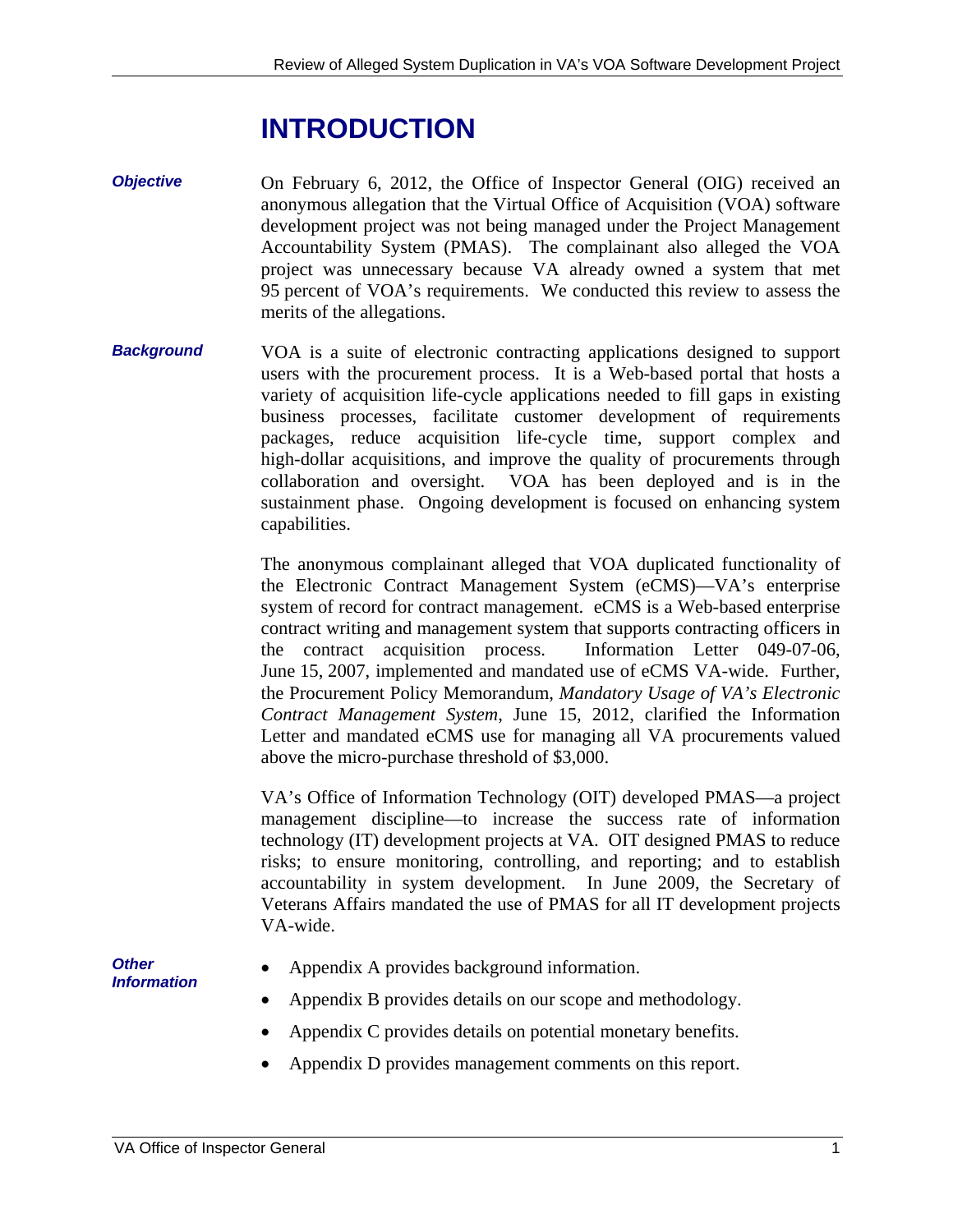## **RESULTS AND RECOMMENDATIONS**

#### **Allegation 1 VOA Software Development Was Not Managed Under PMAS**

We substantiated the allegation that the VOA software development project was not managed under PMAS. Technology Acquisition Center (TAC) officials believed that because the Office of Acquisition, Logistics, and Construction (OALC) was managing VOA development, the project did not need PMAS oversight provided by VA's Office of Information and Technology (OIT). As such, the software development project was not centrally evaluated to ensure it would support the best mix of projects to minimize duplication and maximize VA's investment in information technology.

*PMAS Requirements*  OIT's *PMAS Guide* states that all VA IT projects introducing new functionality or enhancing existing system capabilities are product delivery projects. Consequently, all development projects and those infrastructure projects that provide new capability fall under the management discipline of PMAS. In June 2009, the Secretary of VA mandated the use of PMAS for all VA IT development projects VA-wide. The Principal Deputy Assistant Secretary also stated that TAC officials should have managed VOA under PMAS because it provided new capability.

> To clarify this issue, VA published VA Directive 6071, *Project Management Accountability System*, on February 20, 2013. The directive requires the use of PMAS for all IT development projects with total life-cycle costs greater than \$250,000, whether funded by the IT appropriation or any other appropriation. According to OALC's FY 2011-13 Initiative Operating Plan, life cycle costs for VOA were estimated at \$8 million for FY 2011 through FY 2015.

- *PMAS Oversight Deemed Unnecessary*  Despite these requirements, TAC officials told us that they believed the *PMAS Guide* allowed for exceptions by stating that OIT qualifying projects must follow PMAS procedures. TAC officials developed VOA using the Supply Fund. The Supply Fund supports VA's mission by the operation and maintenance of a supply system, including procurement of supplies, equipment, and personal services and repair and reclamation of used, spent, or excess personal property. Using the Supply Fund, two contracts—dated October 2009 and April 2012, and associated task orders—dated as recently as May of 2013—were awarded for VOA development with a total contract value of approximately \$13 million. TAC officials further stated that because OALC managed VOA development, it was not subject to PMAS.
- Based on PMAS criteria and the direction of the VA Secretary, the reasons TAC officials cited for not managing VOA development under PMAS were *Conclusion*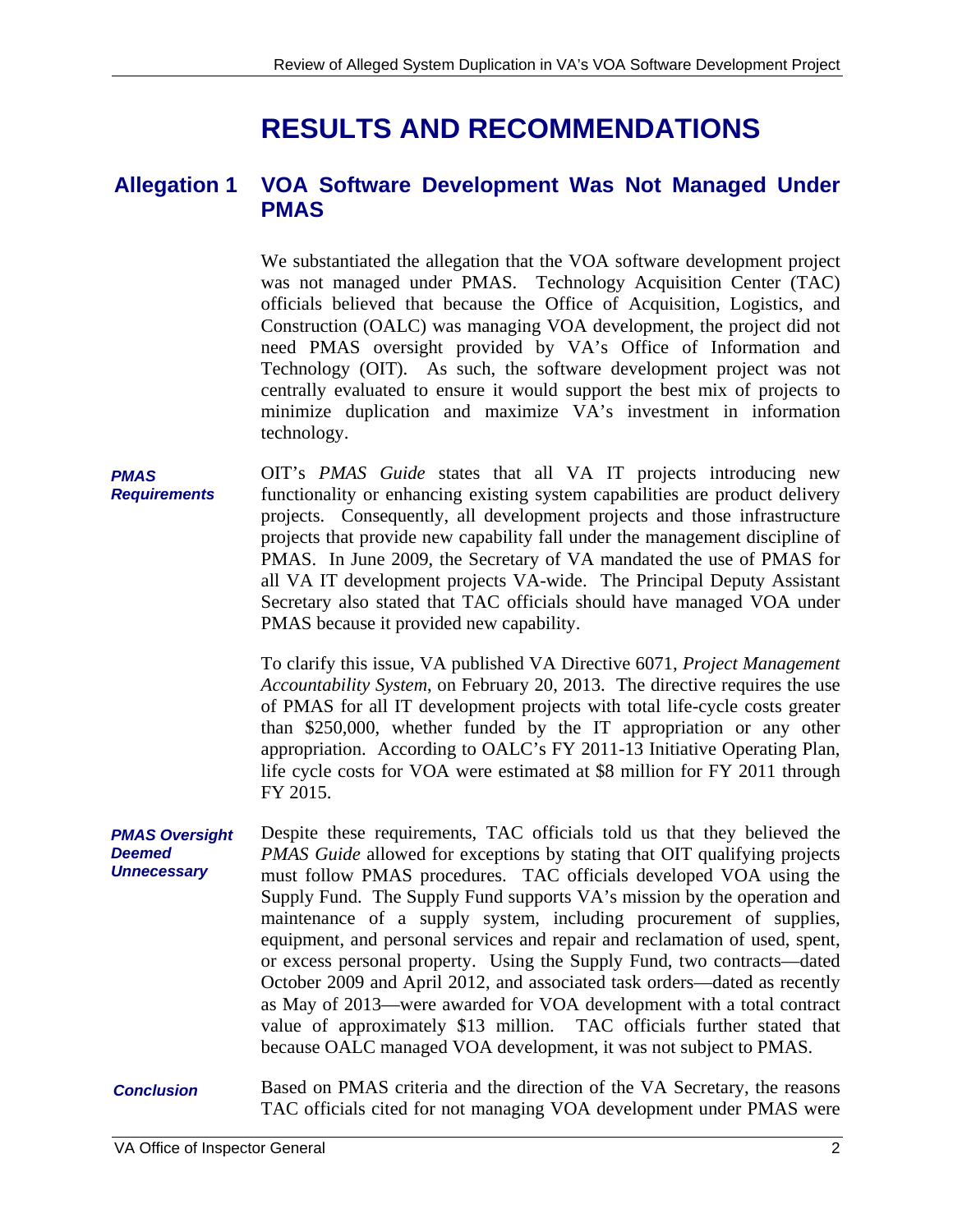incorrect. By not managing VOA under PMAS, OIT officials could not fully evaluate the feasibility, cost, and capabilities associated with modifying eCMS to meet requirements TAC elected to fulfill through VOA. In addition, the system was not subject to the disciplines that PMAS was designed to provide—risk management, monitoring, oversight and control, reporting, and accountability.

## **Recommendation**

- 1. We recommended the Principal Executive Director for the Office of Acquisition, Logistics, and Construction implement controls to ensure the Virtual Office of Acquisition project and all future information technology development fall within the control and oversight of the Project Management Accountability System.
- *Management Comments*  The Principal Executive Director for OALC concurred with our recommendation but not with our finding for Allegation 1. The Principal Executive Director asserted that our characterization of PMAS as an actionable framework for IT project management contradicted findings in our prior report, *Audit of VA's Project Management Accountability System Implementation,* Report No. 10-03162-262, August 29, 2011. He also said that the applicability of PMAS to non-IT funds was not clarified in PMAS guidance until VOA development was nearing completion. It was OALC's position that at the time of initial development, VOA was not subject to PMAS because the project was not paid for using IT funds. The Principal Executive Director stated that with promulgation of the clarifying guidance, OALC is now actively participating in the PMAS process.
- *OIG Response*  We disagree with the Principal Executive Director's comments and continue in our position that all VA IT projects introducing new functionality have been subject to the management discipline of PMAS since its inception, regardless of how the projects were funded. VA did not publish VA Directive 6071, *Project Management Accountability System*, until February 20, 2013. However, the Secretary of VA mandated the use of PMAS for all VA IT development projects Department-wide in June 2009.

Further, our August 2011 report does not provide a basis for not using PMAS to manage IT development projects. Rather, the report was intended to provide an evaluation of PMAS effectiveness and offer recommendations for strengthening its project management capabilities. Despite our differing perspectives, we appreciate the Principal Executive Director's concurrence with our recommendation and find the corrective action plan acceptable. We now consider this recommendation closed.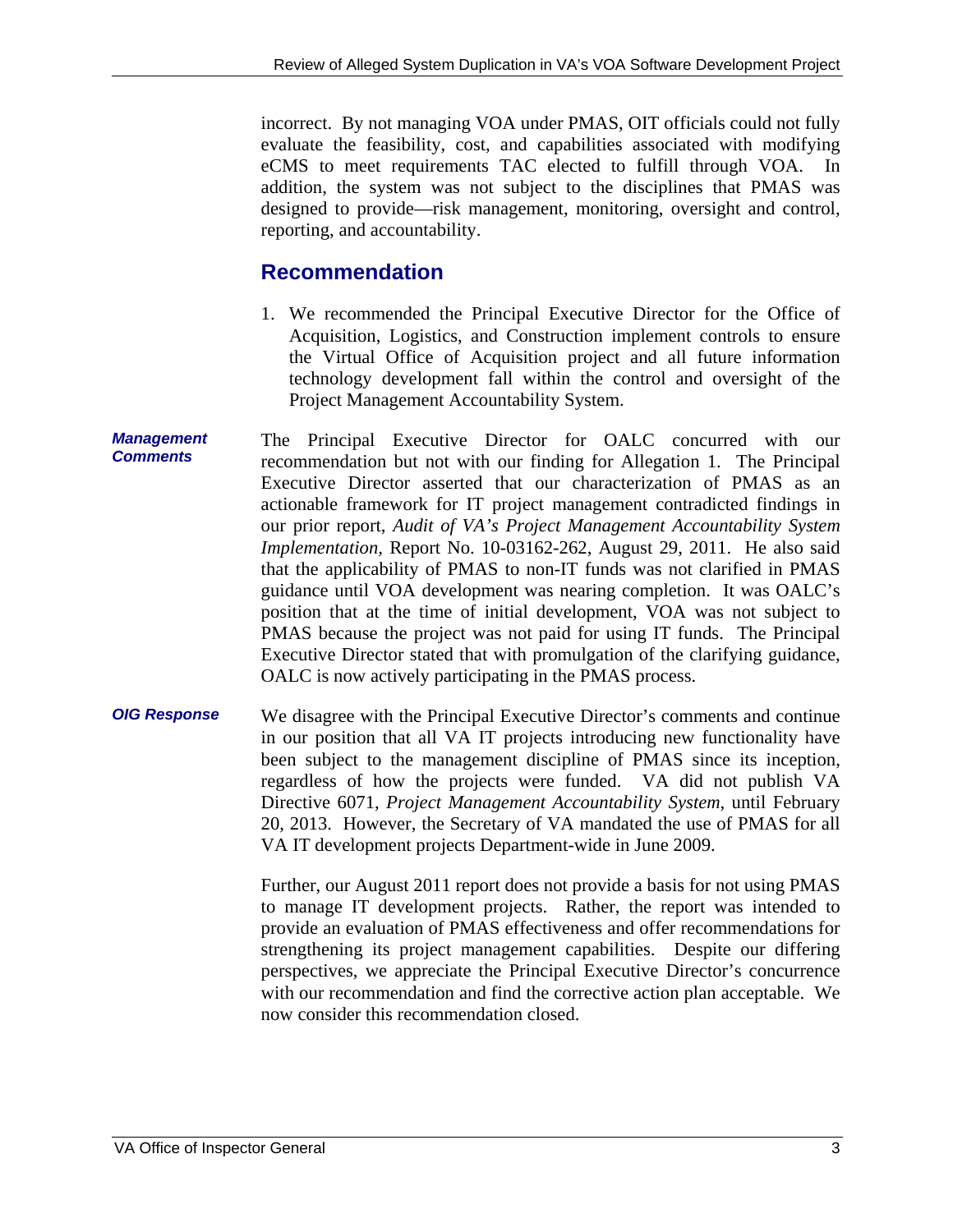## **Allegation 2 The Need for VOA Software Was Questionable**

 \$13 million. We partially substantiated the allegation that VOA development was unnecessary. We found VA owned the Electronic Contract Management System (eCMS) OALC's mandatory contract management system, which VOA functionality partially duplicated. The TAC did not develop a business case as required under PMAS. Instead TAC officials briefed the Principal Executive Director and subsequently included VOA in OALC's FY 2011-13 Initiative Operating Plan. Submitting a business case and following the PMAS process could have minimized duplication and maximized VA's investment. We determined that by developing duplicative eCMS functionality, VA potentially incurred unnecessary costs of approximately

*Duplication* Duplication exists between eCMS and VOA. For example:

- The eCMS Vendor Portal and the VOA Proposal Dashboard provide vendors with a similar vehicle for uploading their proposals. Further, in both eCMS and VOA, officials can provide geographically disbursed evaluation teams with access to the information they need to evaluate acquisition proposals.
- Both eCMS and VOA have modules where customers enter acquisition requirements. The Planning Module for eCMS and the Customer Acquisition Portal for VOA provide similar functionality. However, in comparison with VOA, eCMS has limited capabilities related to pre-award tracking and traceability, uploading documents, collecting data elements required by TAC, and providing a vehicle for customers and contracting officials to review and revise requirements documents.
- The VOA Customer Acquisition Portal provides customers and acquisition professionals with the ability to generate, capture, review, revise, track, and manage acquisition requirement packages. Customers and acquisition professionals have instant access to data and status on each requirement package by logging onto this portal. TAC acquisition professionals can also provide additional feedback to customers through a requirement review tab on the portal. Officials at eCMS are currently working to enhance the eCMS Planning Module to include some of these features. They plan to deploy the enhanced module during the first quarter of FY 2014.
- The eCMS Vendor Portal and VOA's Acquisition Task Order Management System both support restricted solicitations for multiple award indefinite delivery/indefinite quantity contracts and submission of vendor responses. However, according to TAC officials, eCMS currently does not provide all of the functionality they require. While both

and eCMS *Between VOA*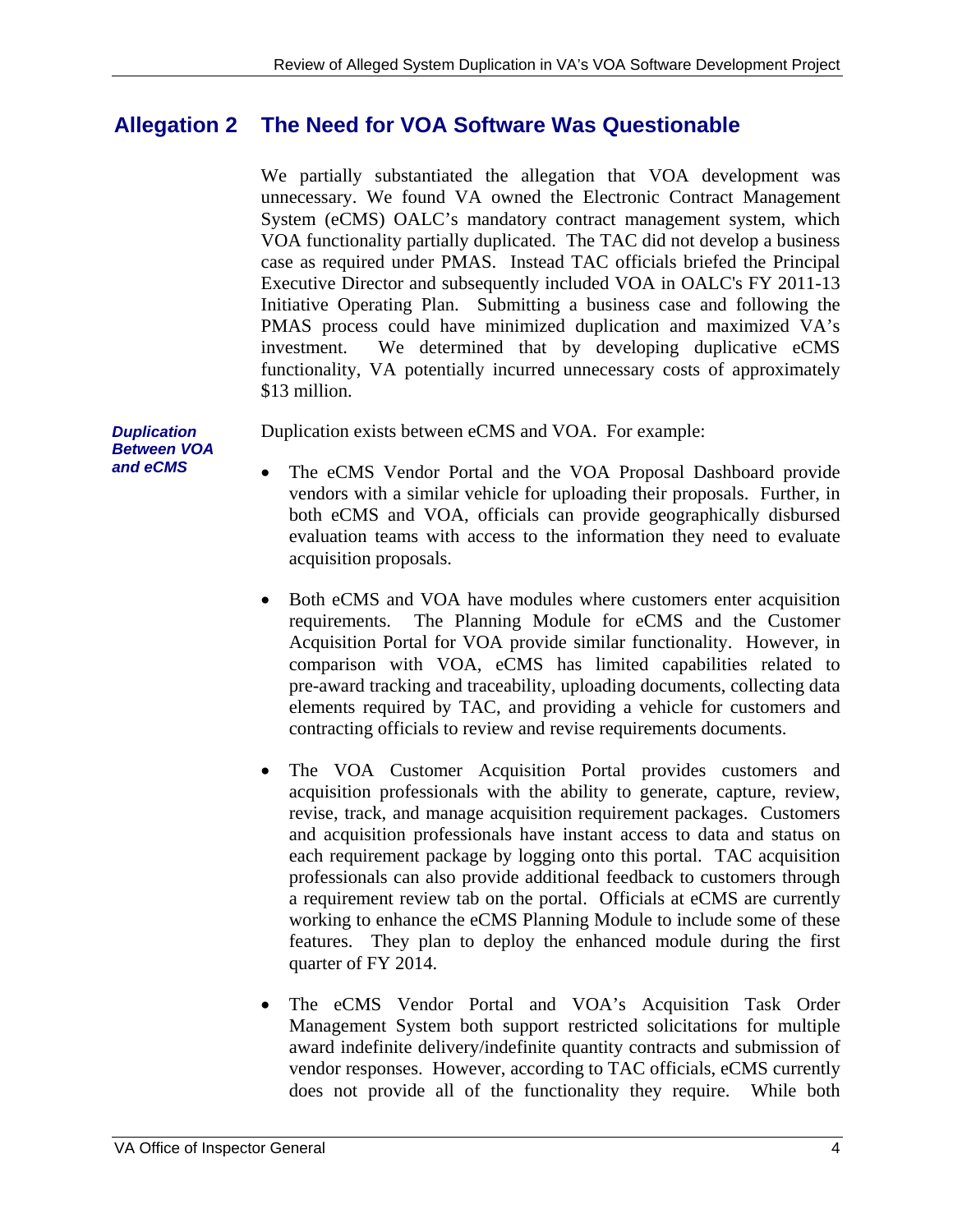programs have the ability to post solicitations to select vendors, only VOA's Acquisition Task Order Management System provides vendors and contracting officers with comprehensive information grouped by indefinite delivery/indefinite quantity contracts.

We identified some VOA requirements that eCMS did not address. For example, TAC developed the Major Initiative Tracker, a module of VOA, to be the authoritative data source for tracking all acquisitions under VA's 16 major initiatives. The Tracker provides VA's senior leaders with 25 customized reports on major initiatives. Currently, eCMS lacks the ability to track VA's 16 major initiatives. The eCMS also does not have the capability to allow users to group all contracts under major initiatives or to view information on each initiative.

If VOA had been managed under PMAS, VA could have determined if all of its functionality might have been included, or provided at a lower cost, by modifying eCMS to meet the mission need. This would have precluded pursuing a separate and duplicative VOA system at additional expense. Under PMAS, the business sponsor or customer identifies high-level project requirements and makes the business case for a project to exist.

> According to the *PMAS Guide*, OIT initially establishes its IT programs and projects during the annual multi-year programming and budget formulation process. OIT creates its Budget Operating Plan by working closely with the administrations and staff offices to establish business and IT priorities. OIT applies funding and staff resources to the projects from the highest to the lowest priority in the Budget Operating Plan. Following this process allows OIT, the administrations, and staff offices to ensure that VA's portfolio of IT projects provides the best mix of projects for minimizing duplication and maximizing VA's investment in IT.

#### *Conclusion*  We partially substantiated the allegation that VOA development was unnecessary. VA owns eCMS, a VA Secretary-mandated system, which VOA functionality duplicated. Moving forward, VA is incurring sustainment costs for two similar contract management systems.

Because VOA development was managed under OALC and independent from PMAS, VA was unable to benefit from the role PMAS could play in helping to identify business requirements and priorities and how best to meet them through IT investments that minimize duplication. We determined VA potentially incurred unnecessary costs of approximately \$13 million by independently developing VOA with duplicative eCMS functionality and by not managing the effort under PMAS.

*PMAS Oversight Could Have Avoided Duplication*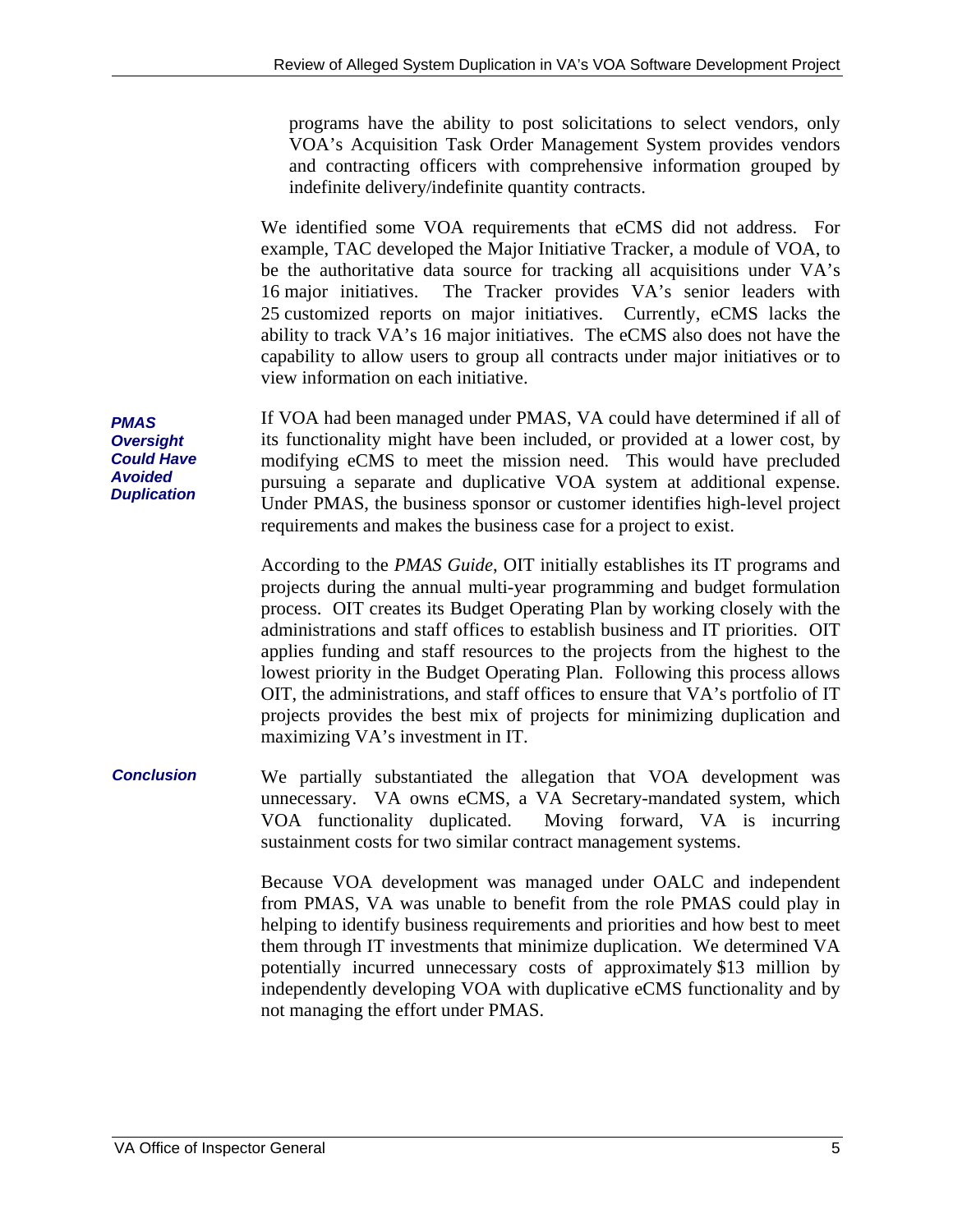## **Recommendation**

- 2. We recommended the Principal Executive Director for the Office of Acquisition, Logistics, and Construction ensure the Technology Acquisition Center submits a business case to the Office of Information and Technology justifying how the costs associated with duplicative system requirements and future system maintenance will be managed moving forward.
- *Management Comments*  The Principal Executive Director for OALC concurred with our recommendation but not with our finding for Allegation 2. The Principal Executive Director indicated that VOA and eCMS serve different purposes and, as such, have different functionalities. In addition, he stated that while some functions are duplicative, they were put into VOA to offset significant weaknesses in eCMS. The Principal Executive Director nonetheless indicated that OALC will comply with all PMAS policies. He concluded that with VOA transitioning to sustainment, the system was moving beyond the scope of PMAS, which focuses on new software development projects. Further, the Principal Executive Director has commissioned a more thorough review of the VOA to identify if opportunities exist to integrate its capabilities into other existing systems.
- *OIG Response*  We stand by our conclusion that had OALC managed VOA under PMAS, VA would have been in a better position to determine whether it was more advantageous to develop VOA separately, or modify existing eCMS functionality. Further, in the absence of a business case, neither OALC nor the OIG can clearly substantiate the need for VOA as a separate software development initiative. Determining how best to meet VA requirements and priorities, through an optimal mix of IT investments, is one of the critical roles PMAS plays. Despite our differing viewpoints, we appreciate the Principal Executive Director's concurrence with our recommendation and find the corrective action plan acceptable. We now consider this recommendation closed.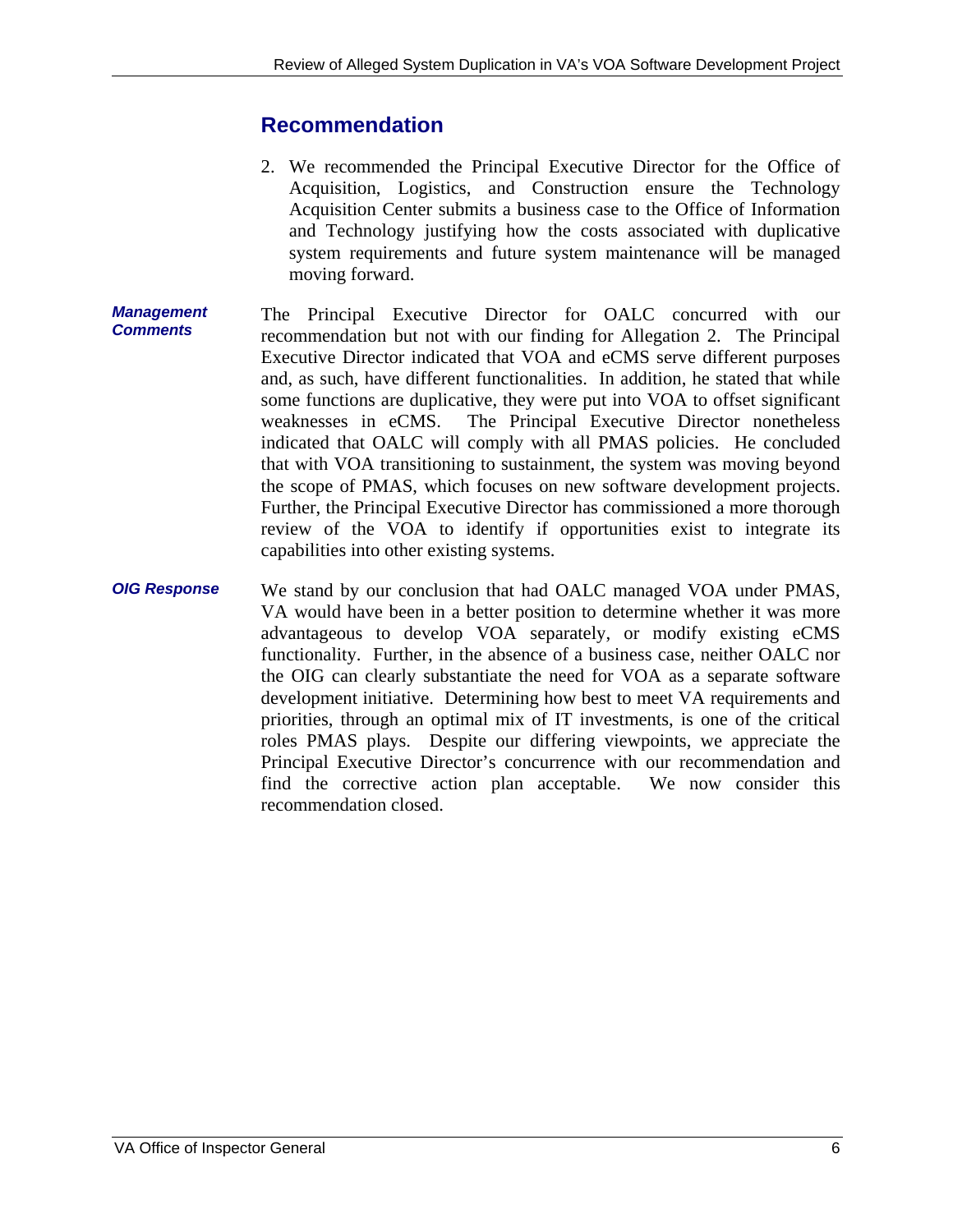#### **Appendix A Background**

- *VOA*  VOA is a suite of electronic contracting applications designed to support the procurement process. VOA is a Web-based portal that hosts a variety of acquisition life-cycle applications developed to fill gaps in existing business processes, facilitate customer development of requirements packages, reduce acquisition life-cycle time, support complex and high-dollar acquisitions, and improve the quality of procurements through collaboration and oversight. The following VA organizations use VOA:
	- Acquisition Service—Frederick, MD and Washington, DC
	- Technology Acquisition Center—Eatontown, NJ and Austin, TX
	- Strategic Acquisition Center—Fredericksburg, VA

 *eCMS*  VA's eCMS is a Web-based enterprise contract writing and management system of record for contract management that contracting officers use to:

- • Create solicitations and transmit electronic postings to the Federal Business Opportunities Web site.
- Create contract and task order documents.
- • Store solicitations, vendor responses, and contract and task order documentation in a centralized electronic repository.

eCMS electronically centralizes VA's contract management information and official contract files to support oversight, accountability, and management responsibilities for acquisition business processes across VA's entire acquisition life cycle. It also supports Federal Acquisition Regulation requirements, including planning, pre-award, award, and post-award requirements.

VA Information Letter *Implementation and Mandated use of VA's Electronic Contract Management System* (IL 049-07-06, June 15, 2007) implemented and mandated the use of eCMS across VA. For those who have been trained and received eCMS production documents, all actions pertaining to procurements over \$25,000 are required to be created and maintained within eCMS, using the document generation feature and other capabilities available within the system. All other actions in the amount of \$25,000 and above are required to be recorded in eCMS. Procurement Policy Memorandum, *Mandatory Usage of VA's Electronic Contract Management System*, June 15, 2012, clarified the Information Letter and mandated the use of eCMS to manage all VA procurements valued above the micro-purchase threshold of \$3,000.

OIT developed PMAS—a project management discipline—to increase the success rate of IT development projects at VA. PMAS was designed to *PMAS*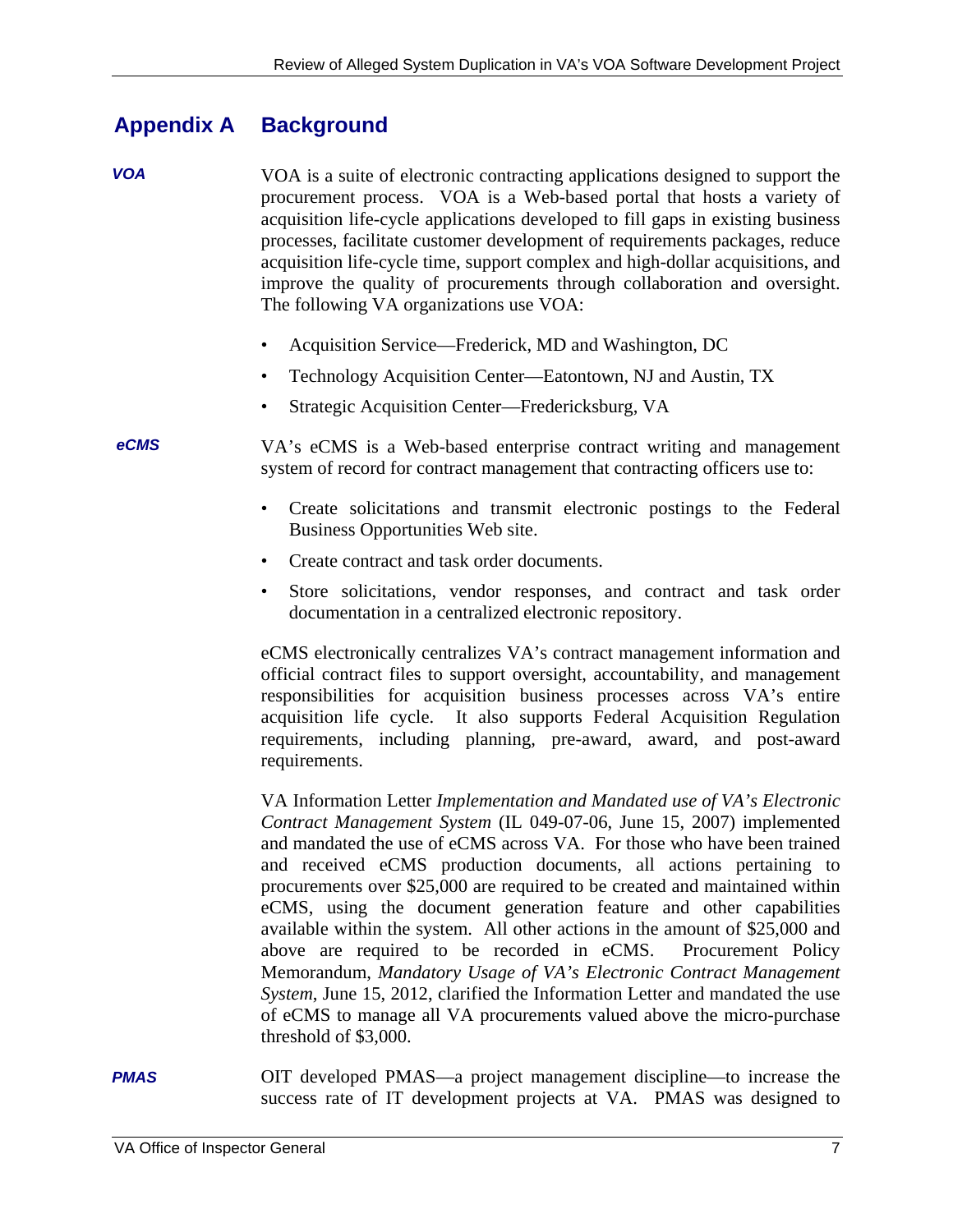reduce risks; to ensure monitoring, controlling, and reporting; and to establish accountability in system development. In June 2009, the Secretary of VA mandated the use of PMAS for all VA IT development projects VA-wide.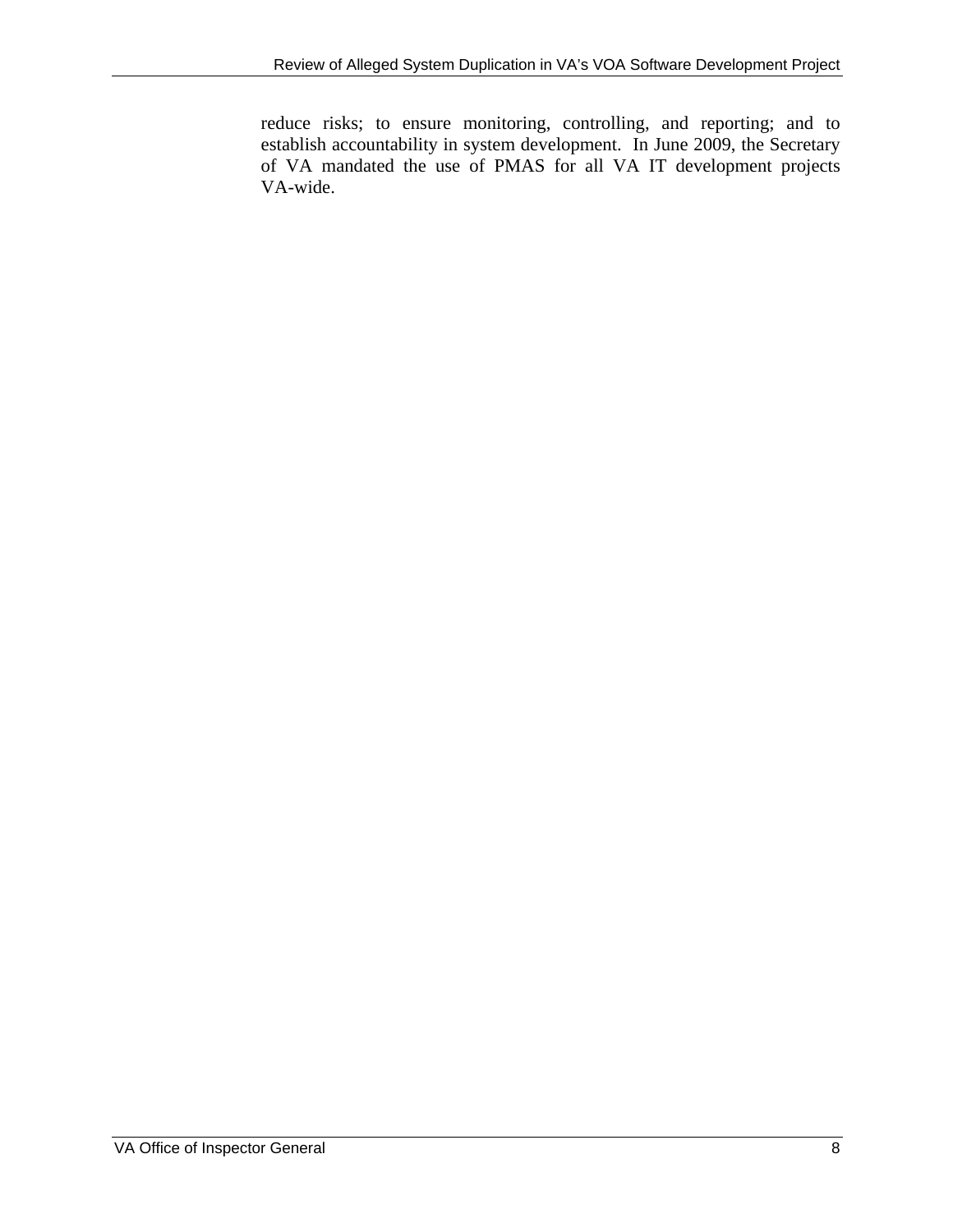## **Appendix B Scope and Methodology**

We conducted our review work from April 2012 to January 2013. To assess whether TAC should have managed the development of VOA under PMAS, we interviewed the Principal Deputy Assistant Secretary for the Office of Information and Technology and senior TAC officials. In addition, we reviewed VA guidance concerning the applicability of PMAS.

To evaluate whether TAC's requirements for VOA already existed in eCMS, we met with VA acquisition officials who provided us with a demonstration of eCMS and its capabilities at the VA Acquisition Academy in Frederick, MD. We received a similar demonstration of VOA and its capabilities from TAC officials in Eatontown, NJ. We also interviewed both TAC and eCMS officials concerning eCMS and VOA capabilities and reviewed additional documentation such as software users' manuals to identify areas of duplication.

- **Data Reliability** We did not rely on computer-processed data to address our review objective. Accordingly, we did not assess the reliability of computer-processed data.
- *Government Standards*  We conducted our review in accordance with the Council of Inspectors General on Integrity and Efficiency's *Quality Standards for Inspection and Evaluation*.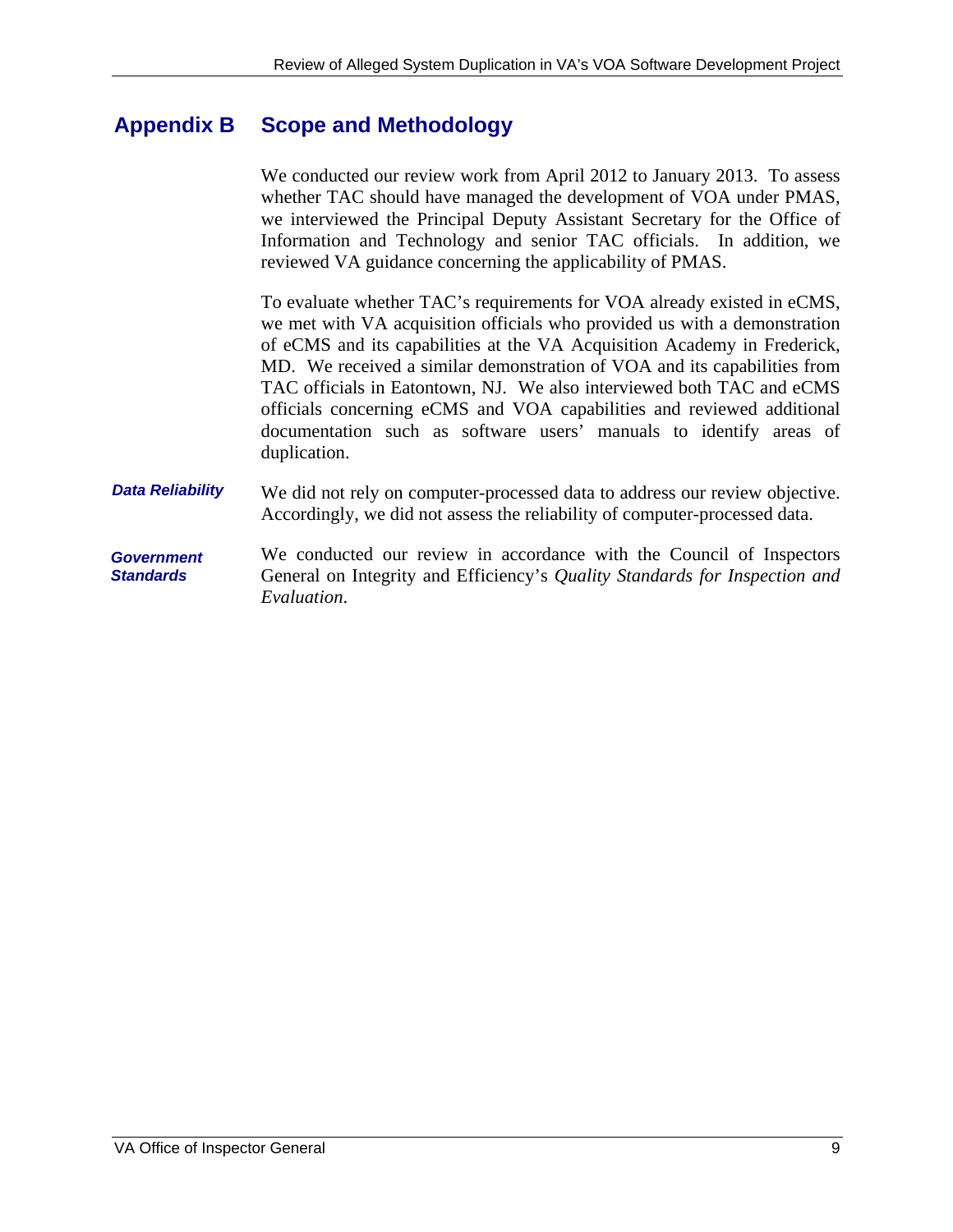## **Appendix C Potential Monetary Benefits in Accordance With Inspector General Act Amendments**

| <b>Recommendation</b> | <b>Explanation of</b><br><b>Benefits</b>                                                                                                                                   | <b>Better Use</b><br>of Funds in<br>Millions of<br><b>Dollars</b> | <b>Questioned</b><br>Costs in<br><b>Millions of</b><br><b>Dollars</b> |
|-----------------------|----------------------------------------------------------------------------------------------------------------------------------------------------------------------------|-------------------------------------------------------------------|-----------------------------------------------------------------------|
| 2                     | VA potentially incurred<br>unnecessary costs by<br>independently developing<br>VOA with duplicative<br>eCMS functionality and<br>by not managing the effort<br>under PMAS. | \$13                                                              | \$0                                                                   |
|                       | Total                                                                                                                                                                      | \$13                                                              |                                                                       |

*Note: The actual amount awarded for the VOA development effort was \$12,973,195.50, which we rounded to \$13 million.*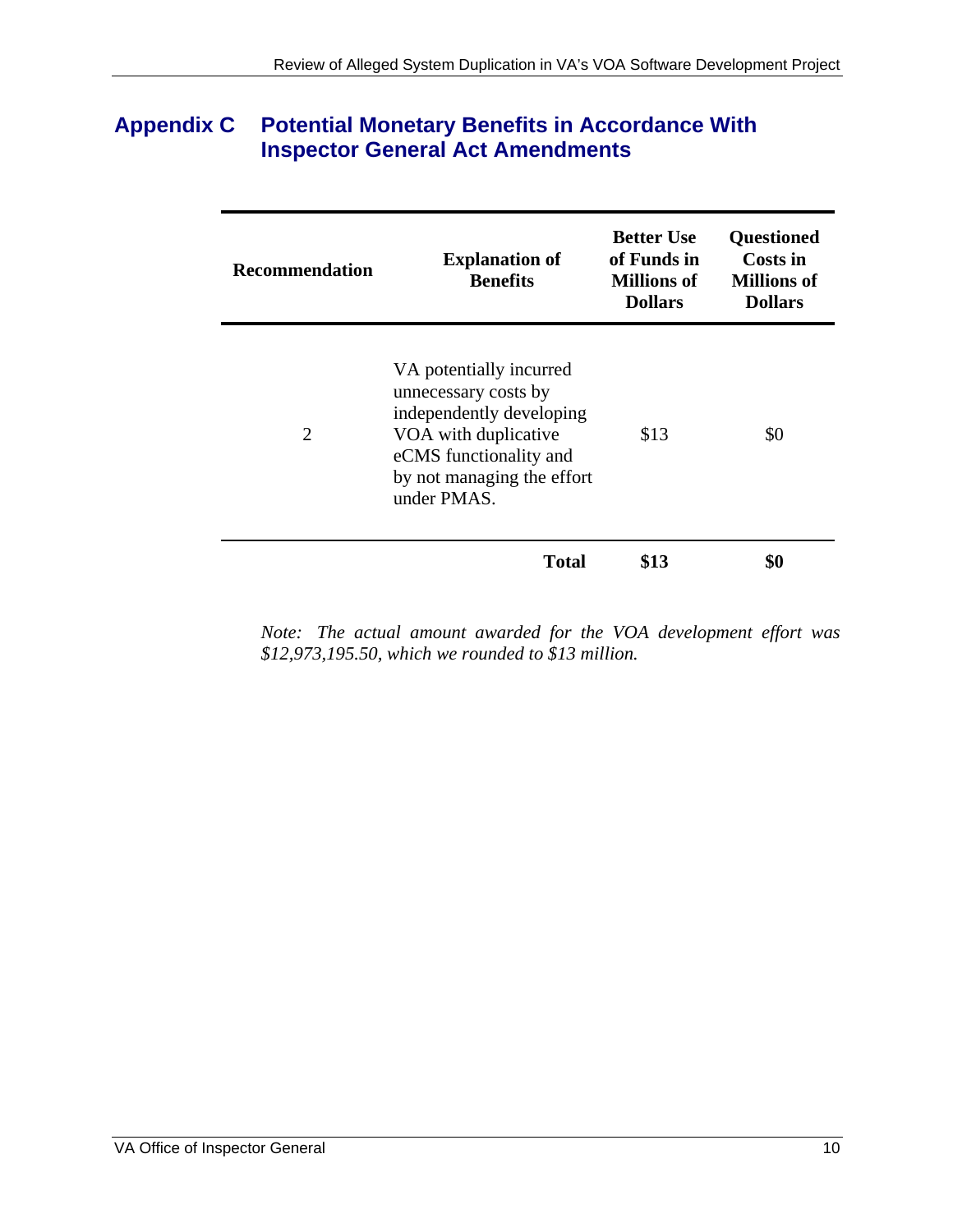## **Appendix D Principal Executive Director for the Office of Acquisition, Logistics, and Construction Comments**

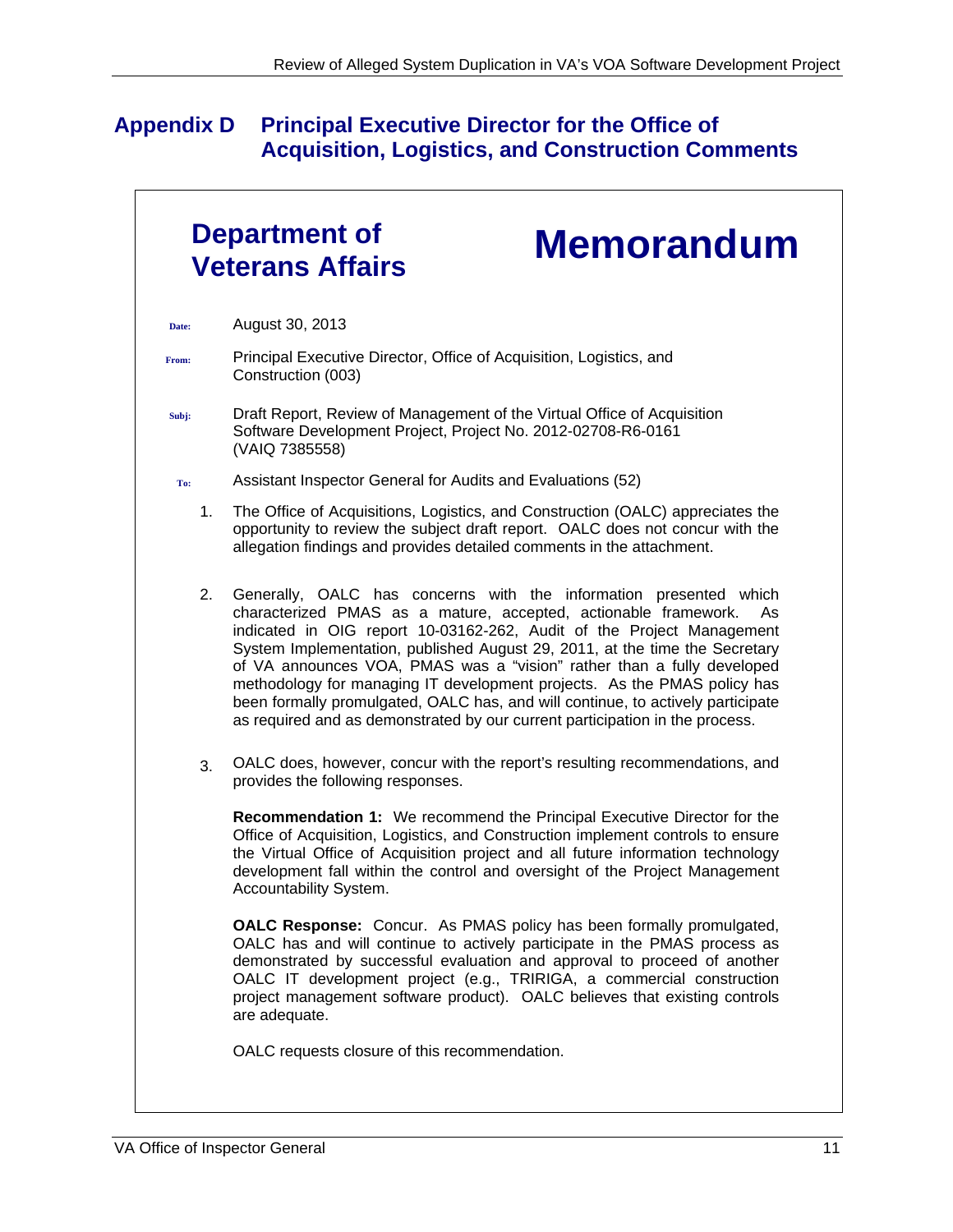**Recommendation 2:** We recommend the Principal Executive Director for the Office of Acquisition, Logistics, and Construction ensure the Technology Acquisition Center submits a business case to the Office of Information and Technology justifying how the costs associated with duplicative system requirements and future system maintenance will be managed moving forward.

**OALC Response:** Concur. OALC has followed and will comply with all applicable PMAS policies. At this time, with VOA transitioning to sustainment, the system falls out of the scope of the PMAS framework, which focuses on new IT projects. OALC will continue to coordinate with OIT as required moving forward.

OALC requests closure of this recommendation.

Lastly, while OALC does not believe that the findings in the report regarding "duplicity" and "unnecessary costs" are substantiated, OALC takes these claims seriously. Although not recommended by the OIG, I have directed a more thorough review of the system to identify if viable opportunities exist to integrate VOA capabilities into other existing systems.

Should you have questions regarding this submission, please contact Andrew Salunga at (202) 632-5337, or at [andrew.salunga@va.gov.](mailto:andrew.salunga@va.gov) 

Vhow

Attachment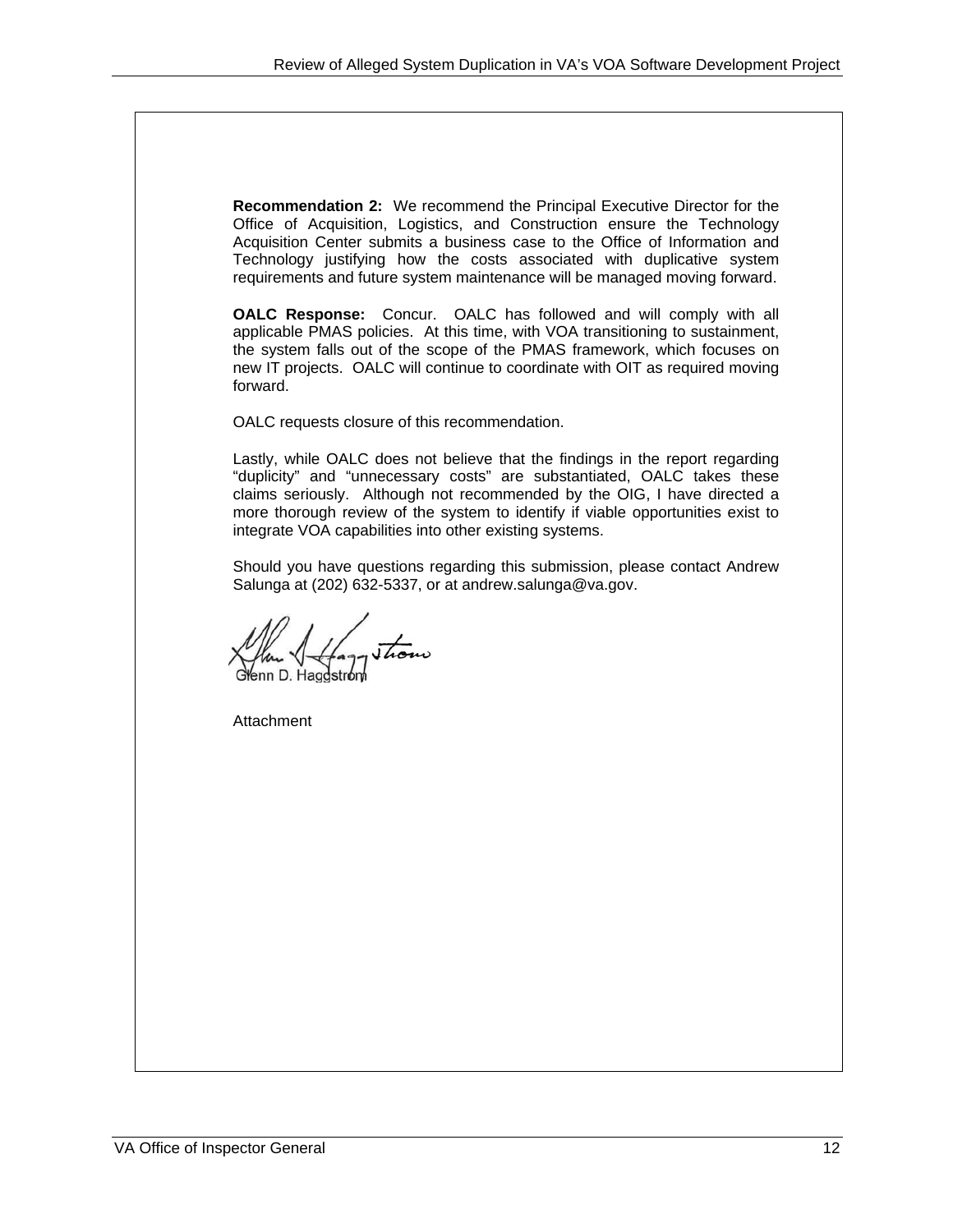## **Attachment**

### **OALC Comments on Findings of Allegations 1 and 2, OIG Draft Report, Review of Management of the Virtual Office of Acquisition Software Development Project, Project No. 2012-02708-R6-0161 (VAIQ 7385558)**

### **Allegation 1: The VOA software development project was not managed under PMAS.**

**OIG Findings:** The OIG findings for Allegation 1 indicated OIG believed that they substantiated that VOA's software development and the TAC's management thereof, was not managed under PMAS. OIG findings stated that "We substantiated the allegation that TAC officials did not manage the VOA software development project under PMAS." Further OIG findings stated, "As such, the software development project was not centrally evaluated to ensure it would support the best mix of projects to minimize duplication and maximize VA's investment in information technology."

**OALC Response:** OALC does not-concur with the OIG assessment of those findings. OIG supported their findings on the assertion that "In June 2009, the Secretary of VA mandated the use of PMAS for all VA IT development projects VA-wide." However, this contradicts the findings, as stated in OIG's report 10-03162-262, *Audit of VA's Project Management Accountability System Implementation*, dated Aug 2011: "When the Secretary of Veterans Affairs announced PMAS on June 19, 2009, it was in the preliminary stages of development. It was primarily the Assistant Secretary for Information and Technology's vision rather than a fully developed methodology for managing IT development projects." Further, the OIG report substantiated that OIT did not publish an initial implementation guide until March 29, 2010.

Based on OALC's review of the PMAS Guide in place at the time that VOA was initiated and discussion with Office of Information and Technology (OIT) PMAS subject matter experts, the guide was silent with regards to management of IT projects using non-IT funds, in addition to OIT's practice to not accept non-IT funded actions under PMAS governance. The applicability of PMAS to non-IT funded actions was not clarified until the release of the PMAS Guide Version 4.0, dated November 7, 2012, at which point the development phase of VOA was approaching completion. Further, OIT staff had indicated that currently the PMAS governance structure for non-IT funded actions is only now being stood up and is not yet fully in place. Based on the timeline of the PMAS policy implementation, 2 years after the VOA started, and the fact that VOA is a non-IT funded project, it is OALC's position that at the time of its initial development, VOA was not subject to PMAS.

However, the fact that PMAS was not available for management/oversight of the VOA development does not mean that VOA did not have appropriate oversight. OALC's Office of Acquisition Operations followed a rigorous process to receive the OALC approval and management of the VOA project, with processes and deliverables similar to PMAS guidelines, such as 6-month incremental releases, risk management assessments, associated development and management artifacts, and monthly progress status reports. Under PMAS, customer-facing capabilities/functionality must be delivered in 6-month increments. VOA functionality was delivered with faster results than PMAS requires. The average period of performance per task order was 174 days, with the average time for the first deliverable was 34 days, and the average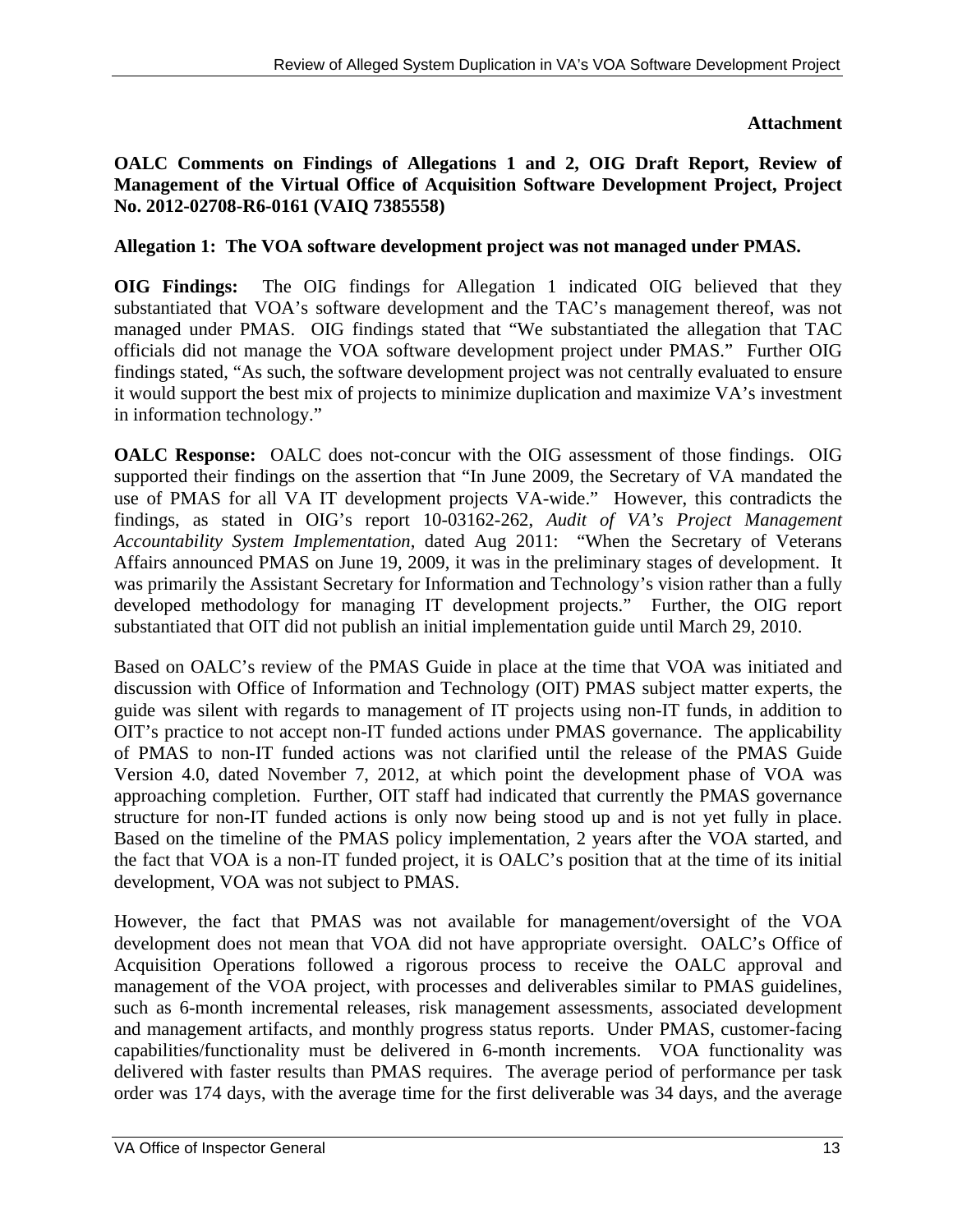time for the last delivery from date of award was 95 days. This clearly demonstrates that VOA development far exceeded PMAS delivery expectations.

OALC fully documented its management oversight from 2008 through 2013 and obtained approvals from the Office of Acquisition and Logistics (OAL), and OIT senior leadership regarding the initiation and progress of VOA implementation through sustainment. In addition, OALC, OAL, and OIT recently granted approval to OAO for sustainment and enhancements of VOA in fiscal year (FY) 2013.

## **Allegation 2: VOA development was unnecessary.**

**OIG Findings:** The OIG findings for Allegation 2 partially substantiated that the need for VOA software was questionable. OIG's findings stated that "We partially substantiated the allegation that VOA development was unnecessary."

eCMS, to help develop and finalize customer requirements and track items in the early stages. **OALC Response:** VOA and the Electronic Contract Management System (eCMS) serve different purposes and as such, have different functionalities. While some functions are now duplicative, the functions were put into VOA to offset significant weaknesses in eCMS. In general, the eCMS is a contract management system whose primary function is to generate federal contract documents based on requirements documents added by the customer. The VOA is a requirements submission, refinement, tracking, and reporting system that provides essential collaboration capabilities to the customer and the contracting team to help track and refine requirements documents prior to them being ready for submission to eCMS. While some basic capabilities are common as noted above, VOA was developed as a complementary system to the The VOA serves as a "feeder" system to eCMS. Further, the VOA fulfills many of the presolicitation and reporting needs eCMS was not designed to meet.

OALC provided a significant amount of data during the investigation regarding the individual functionality of VOA, in comparison to CMS. While the report concluded that the systems were functionally similar, the report does not provide specific capability mapping of the two systems to identify quantifiable duplication. Without providing specifics as to the actual duplication of functionality at the time of VOA development, it is unclear how the report could substantiate that the need for VOA was unnecessary.

Instead of providing a comparison of functionality, the report showed four high-level examples of similar capabilities. While OALC agrees that these examples indicate similar system capabilities, they do not support the allegation that VOA development was unnecessary. In fact, three of them speak to the fact the eCMS does not provide adequate functionality. Of more concern as to the assessment VOA duplicated eCMS functionality is the fact that one example states VOA has functionality which eCMS is currently seeking to duplicate: "Officials at eCMS are currently working to enhance the eCMS Planning Module function to include some of these features." Another example in the report implies that eCMS will be modified to create functionality currently in the VOA: "However…eCMS currently does not provide all the functionality" required by the TAC.''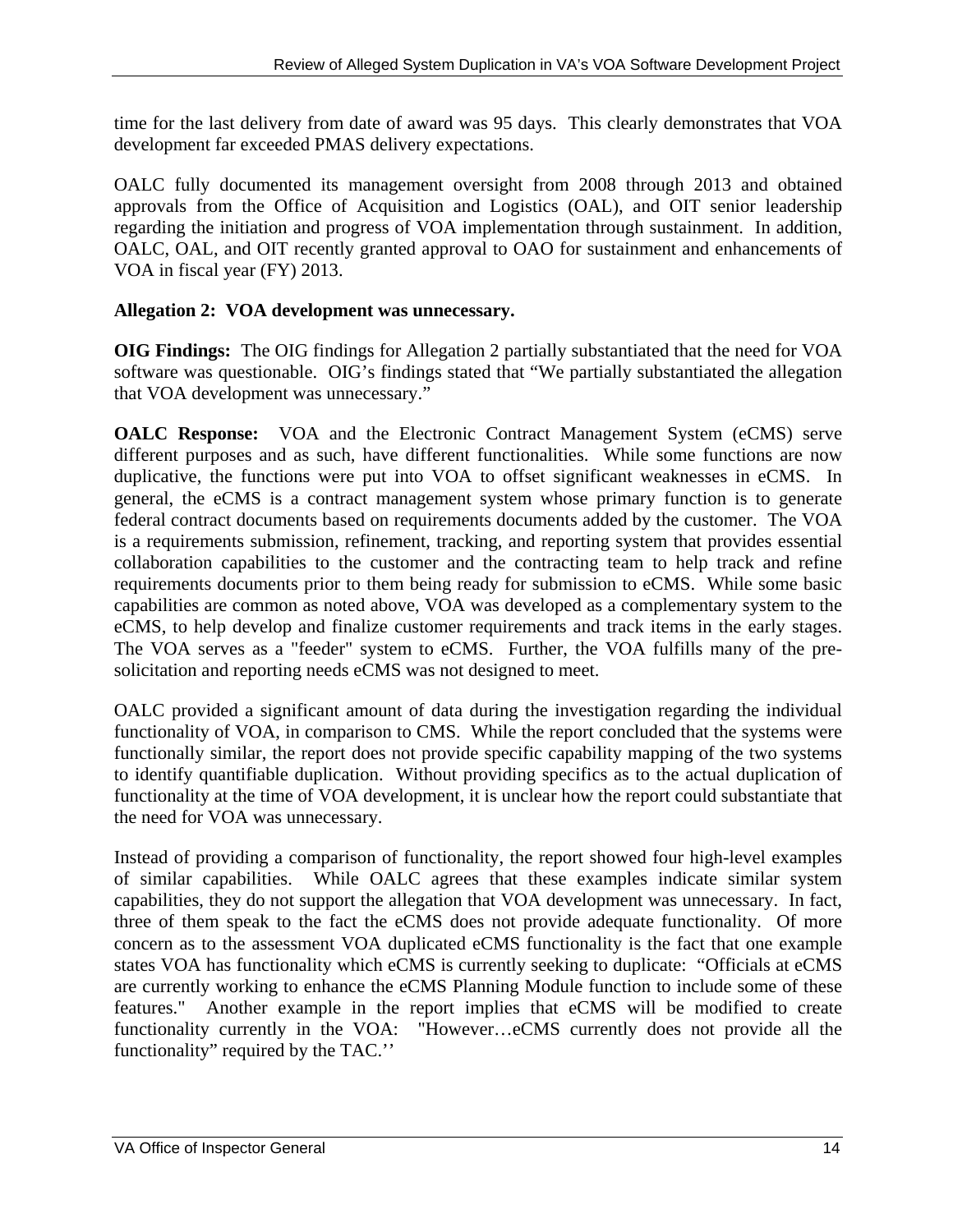The report also fails to address the major functionality gaps in eCMS that existed at the time VOA was approved, funded, and, developed.

Office of Acquisition, Logistics, and Construction

August 2013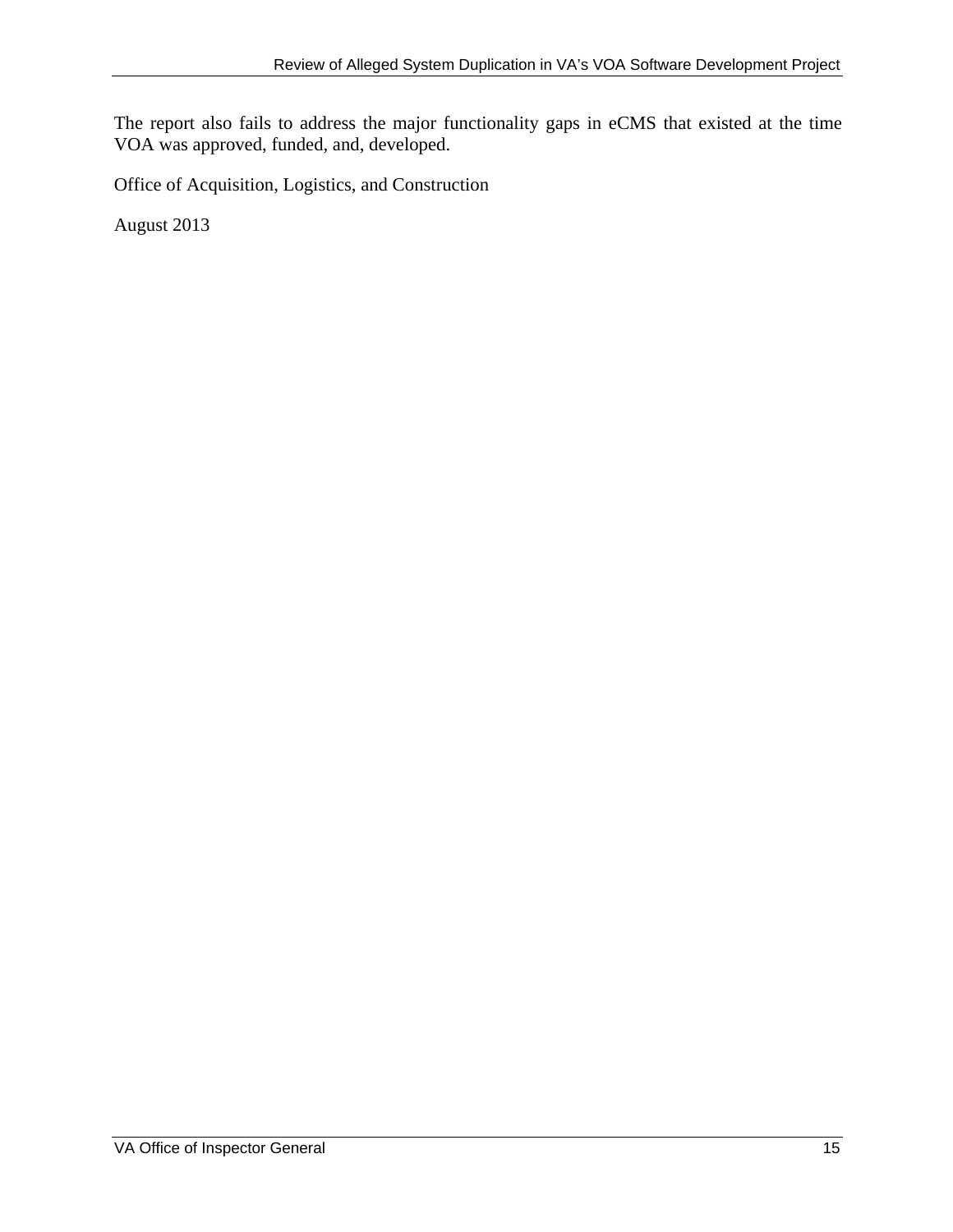## **Appendix E Office of Inspector General Contact and Staff Acknowledgments**

| <b>OIG</b> Contact | For more information about this report, please<br>contact the Office of Inspector General at<br>$(202)$ 461-4720. |
|--------------------|-------------------------------------------------------------------------------------------------------------------|
| Acknowledgments    | Mario M. Carbone, Director<br>Jehri Lawson<br>Theresa Lospinoso<br><b>Kristin Nichols</b>                         |